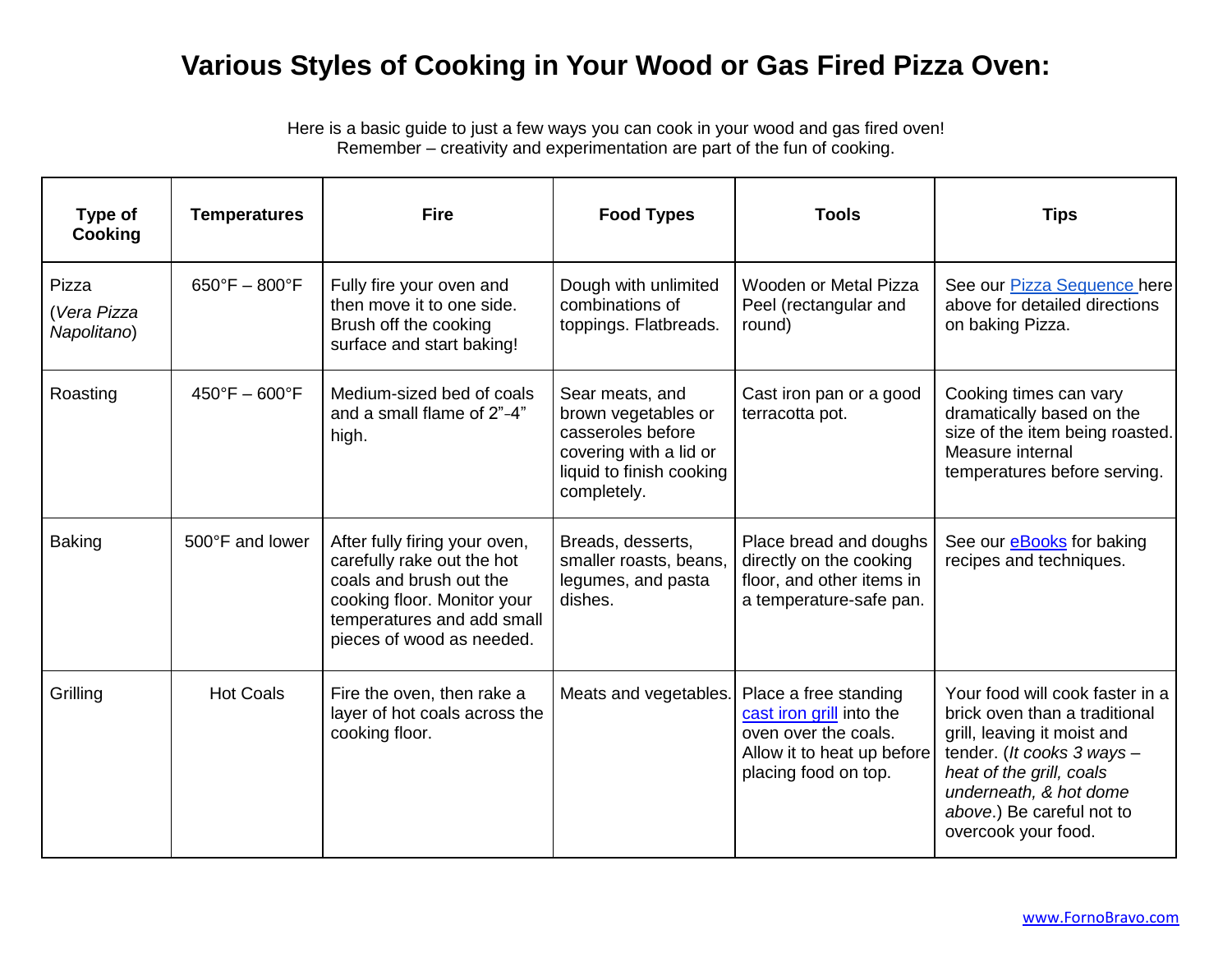| Type of<br>Cooking     | <b>Temperatures</b>           | <b>Fire</b>                                                                            | <b>Food Types</b>                                                | <b>Tools</b>                                    | <b>Tips</b>                                                                                                                                                                                                                                                                                                                                                                                                                                                                                                                                          |
|------------------------|-------------------------------|----------------------------------------------------------------------------------------|------------------------------------------------------------------|-------------------------------------------------|------------------------------------------------------------------------------------------------------------------------------------------------------------------------------------------------------------------------------------------------------------------------------------------------------------------------------------------------------------------------------------------------------------------------------------------------------------------------------------------------------------------------------------------------------|
| <b>Browning</b>        | $450^{\circ}F - 600^{\circ}F$ | Small to mid-sized fire with<br>coals.                                                 | Meats and vegetables.                                            | Cast iron skillets work<br>well for this style. | The reflected heat off the<br>dome from the fire acts like a<br>broiler for searing and<br>browning.                                                                                                                                                                                                                                                                                                                                                                                                                                                 |
| Sautéing               | $450^{\circ}F - 600^{\circ}F$ | Small to mid-sized fire with<br>coals.                                                 | Onions, garlic, carrots,<br>ground beef.                         | Metal or cast iron pan.                         | Preheat the pan for a minute<br>or two, add your olive oil, and<br>return the pan for a few<br>seconds. Add chopped<br>vegetables, or anything else<br>you need to sauté, and return<br>the pan to the oven for a few<br>minutes.<br>You can either slightly sauté<br>vegetables until they are soft<br>and translucent, or leave<br>them in longer to brown the<br>vegetables and build up the<br>browned bits that you can<br>reduce into a sauce with a<br>splash of wine. You can leave<br>your pan in even longer to<br>caramelize your onions. |
| Combination<br>Cooking | $400^{\circ}F - 600^{\circ}F$ | Small to mid-sized fire with<br>coals. Hot to start, cooler<br>temps to finish baking. | Coq au Vin, Chicken<br>Fricassee, and baked<br>vegetable dishes. | Cook in a single oven-<br>safe pan.             | Add your ingredients in<br>layers, sautéing and browning<br>them as needed. Add your<br>liquid ingredients at the end,<br>and cover your pan to bake.<br>(This not only keeps you out<br>of the kitchen and reduces the<br>number of pans you have to<br>clean, it also holds all of the<br>flavors of your ingredients in<br>your pan and in your food.)                                                                                                                                                                                            |